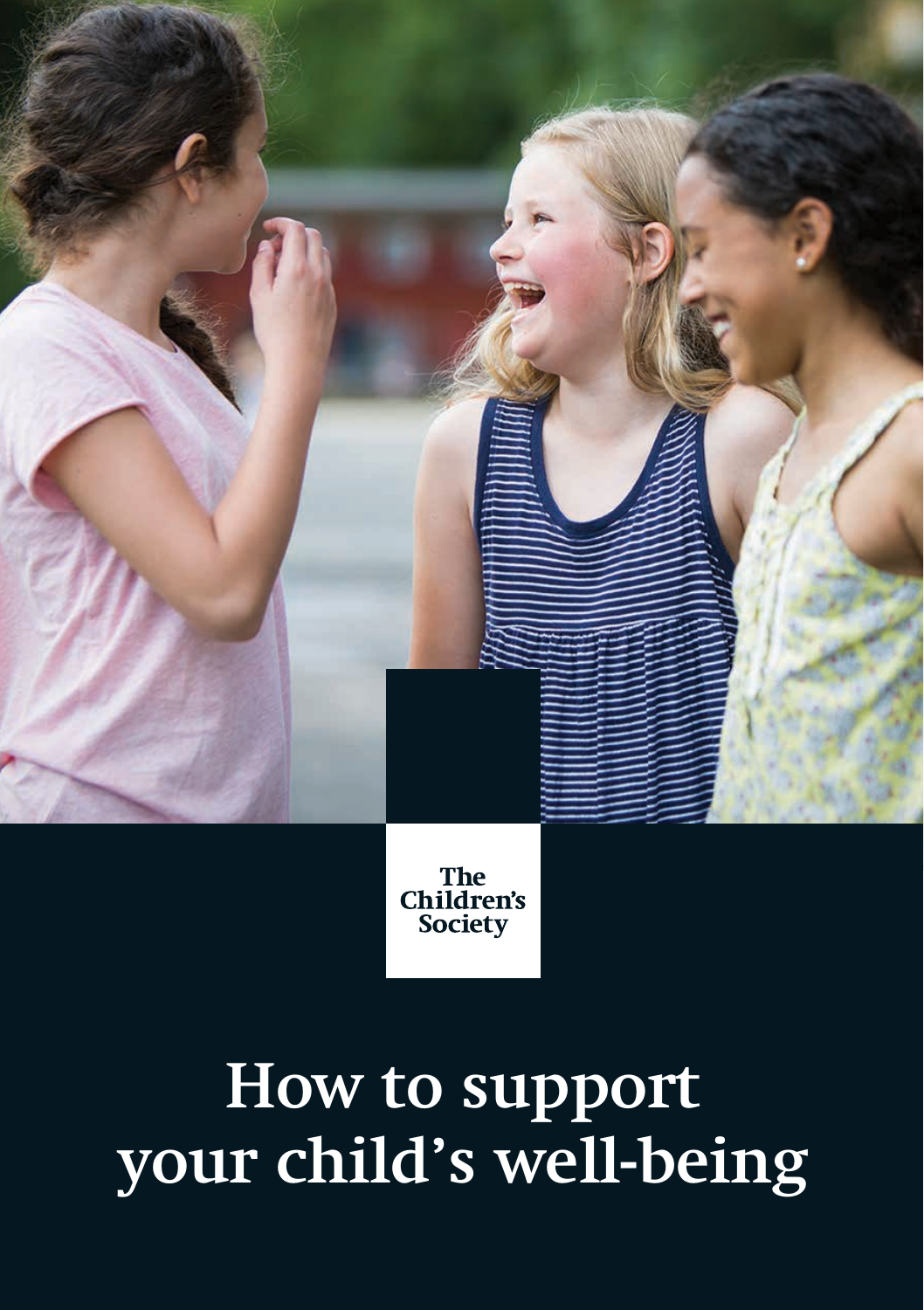

'Parents want their children to be happy and positive about the future. But at times, the huge range of advice from parenting manuals,friends, family and other places can be overwhelming.

'What make this guide different is that it's influenced by the people that really know what they're talking about – children themselves. It's based on interviews with thousands of children about what makes them happy with their lives.

'And the good news is that most of it is very straightforward. It's about taking time to talk – and listen – to our children, showing them warmth, keeping them active and learning, letting them hang out with friends and explore their local environment.'

### **Dr Miriam Stoppard, OBE**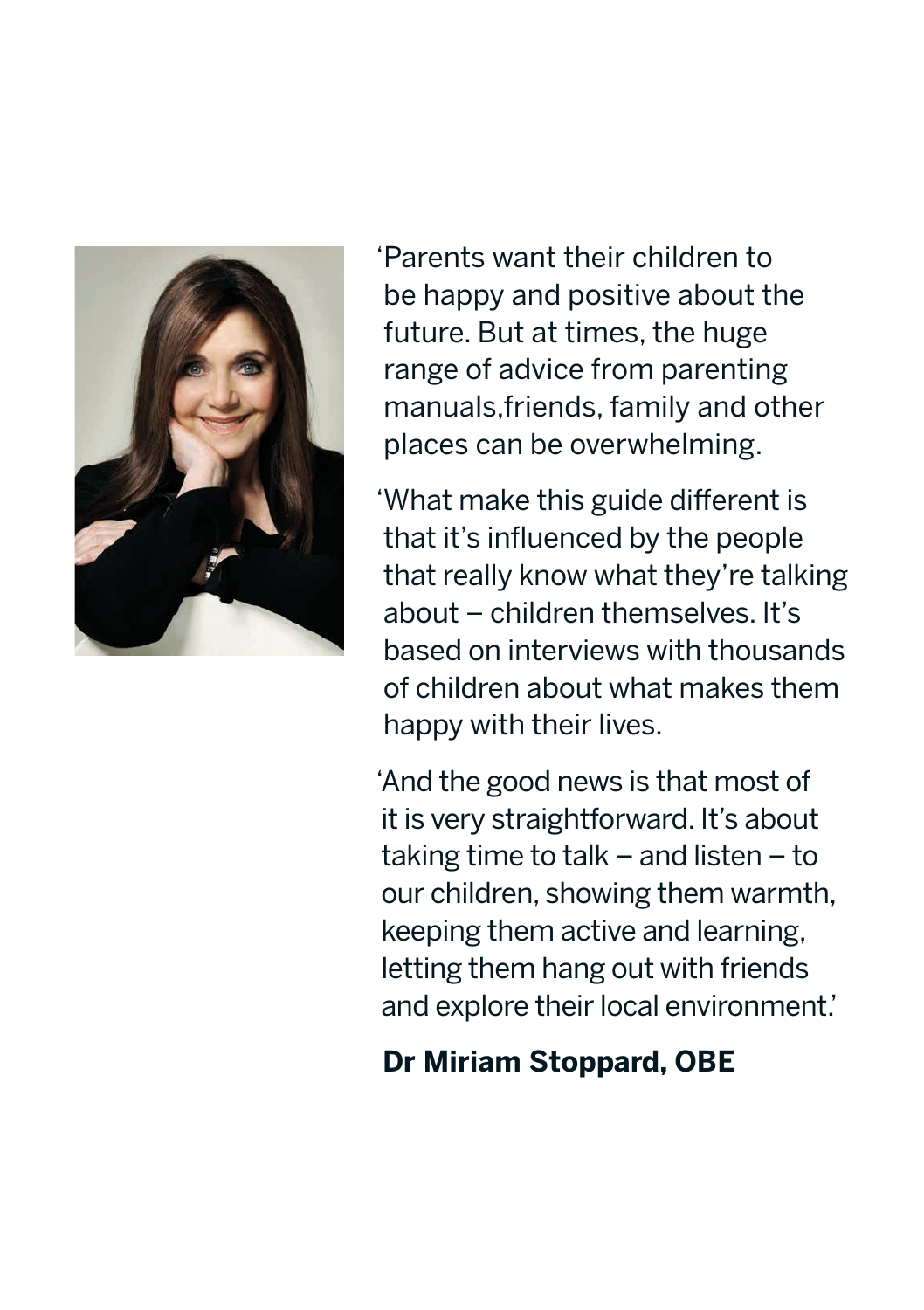# **How to support your child's well-being**

**As part of our ground breaking research into the well-being of children, we have worked with** nef\* **to find out what children can do to support their own well-being and how you can help.** 

### **Connect**

'If I was doing something with my friends and my family were going out I'd probably want to go with my parents cos you want to have that time with them when you're young.' **Lucy, aged 11** 

#### **What we know**

7% of children who talk to their family about things that matter to them on most days or every day have low well-being. But for those who never or hardly ever do so, this rises to 28%.

#### **What you can do**

One of the hardest things to do as a parent is to slow down and find the time to talk with and listen to our children, no matter what their age. Unfortunately, the solutions haven't really changed. Shared mealtimes, fewer hours in front of kids' TV and finding activities that the family can enjoy together, will all help to support your child's well-being. The same is true of making the time to spend with extended family.

But it's not just family that matters. We know from our mentoring work. that sometimes having a trusted adult, who perhaps isn't a relation, to talk to and spend time with, can really help children and teenagers when difficult times arise.

And finally, of course, children's friendships are vital. Interestingly we found that seeing friends was much better for children than speaking to them either by phone or online. So helping your children to see their friends outside of school, if possible, will make a real difference.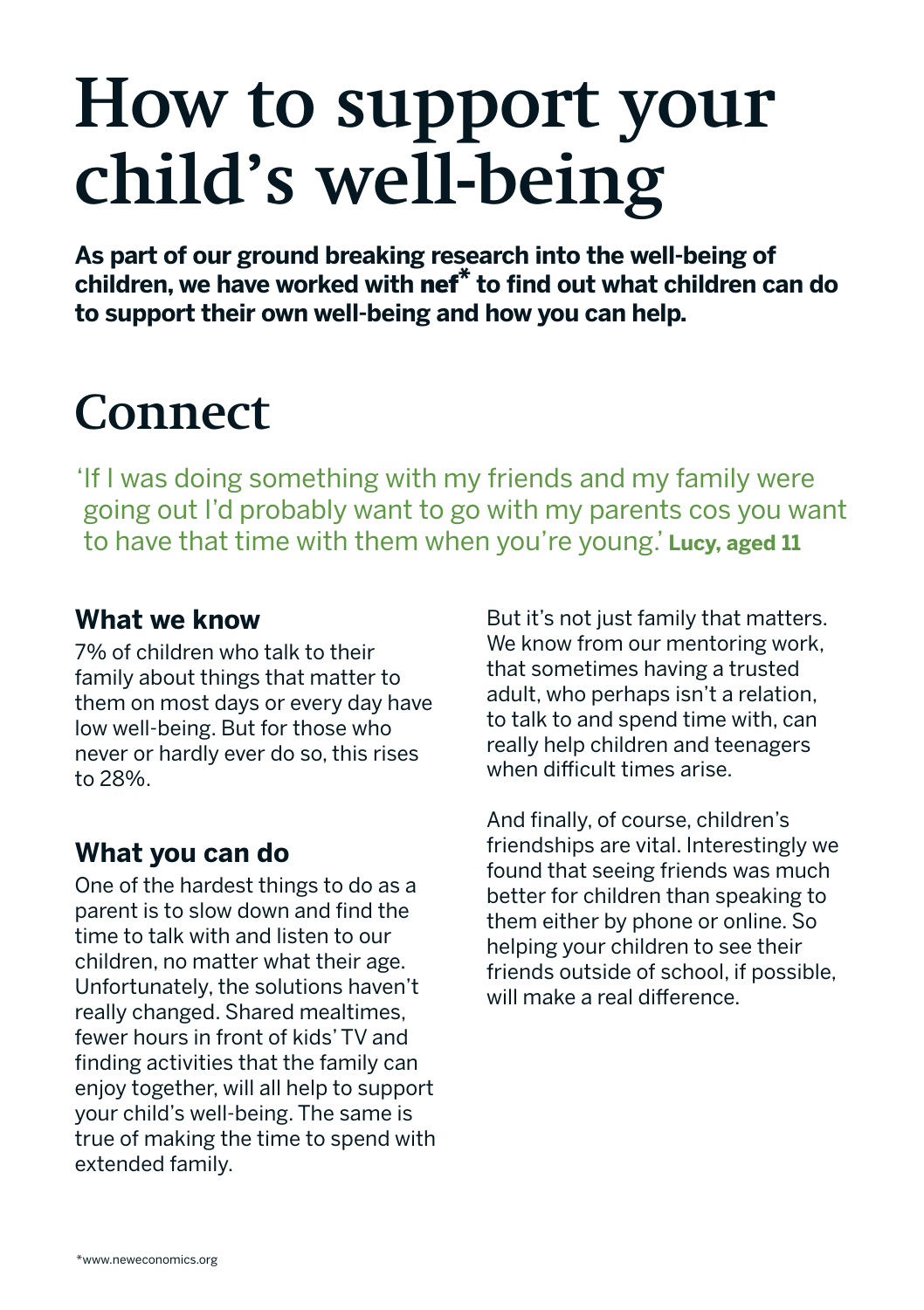### **Be active**

'I always say after a session I come out and I feel a sense of achievement, like I've achieved something, done something new and mixed with different people.' **Ryan on kickboxing, aged 13**

### **What we know**

Around 7% of children who exercise most days or every day have low well-being. For those who never or hardly ever do so, this rises to 18% of children.

### **What you can do**

Children need a range of opportunities to be active, both in and outdoors. These can be as straightforward as walking, running, skipping, cycling or swimming, all of which are great at improving strength, balance, fitness and concentration.

Group sports are also good for enhancing self-confidence and cooperation and can help support new friendships outside of school. Our evidence also shows that they both work well. Local councils and libraries are usually the best places to begin to find out about what facilities and activities are available in your area.



Our work with teenagers in Cheshire uses sports to help them to develop trusting relationship with safe adults, often for the first time. This again backs up what our research has told us about how developIng children's wellbeing in one area can also help improve other areas of their lives.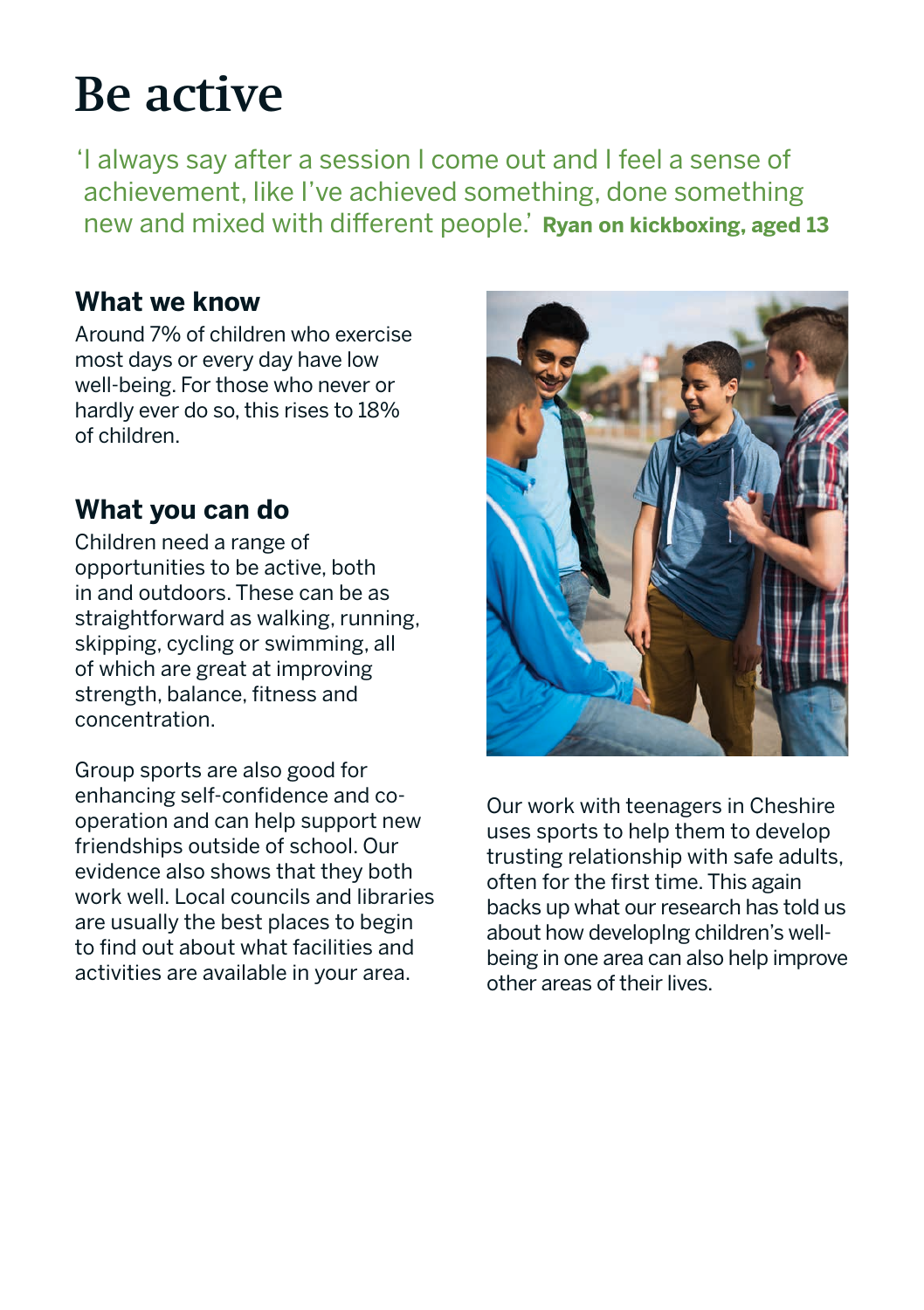### **Be creative and play**

'I like designing stuff. I like sketching things, copying things – it just makes me feel good that I can draw stuff.' **Antony, aged 8**

### **What we know**

Only 7% of children who learn new things for fun (like music, languages, art or drama) most days or every day have low well-being – this rises to 17% of children who never or hardly ever do so.

### **What you can do**

Children are naturally imaginative and creative. They can take an object and discover a hundred different uses for it, invent an entire character to be their imaginary friend or produce a masterpiece of modern art with just a crayon.

Sadly, as they get older, it's easy for children to lose this ability. This is why it's vital that they're encouraged to continue with some form of creative activity. Magic shows, storytelling, collage making, poetry reading, and visiting some of the wonderful museums and galleries in the UK that offer free entry, are all brilliant ways to get their creative juices flowing.

For children, it's almost impossible to separate creativity from play. Happily, most children need little encouragement to do it and playing inside and out are essential to their emotional and physical development. National Playday have produced some top tips\* for parents to help encourage their children to play and their verdict? Turn off the TV and get outdoors, weather permitting of course!



\*www.playday.org.uk/playday-events/top-tips/parents-families.aspx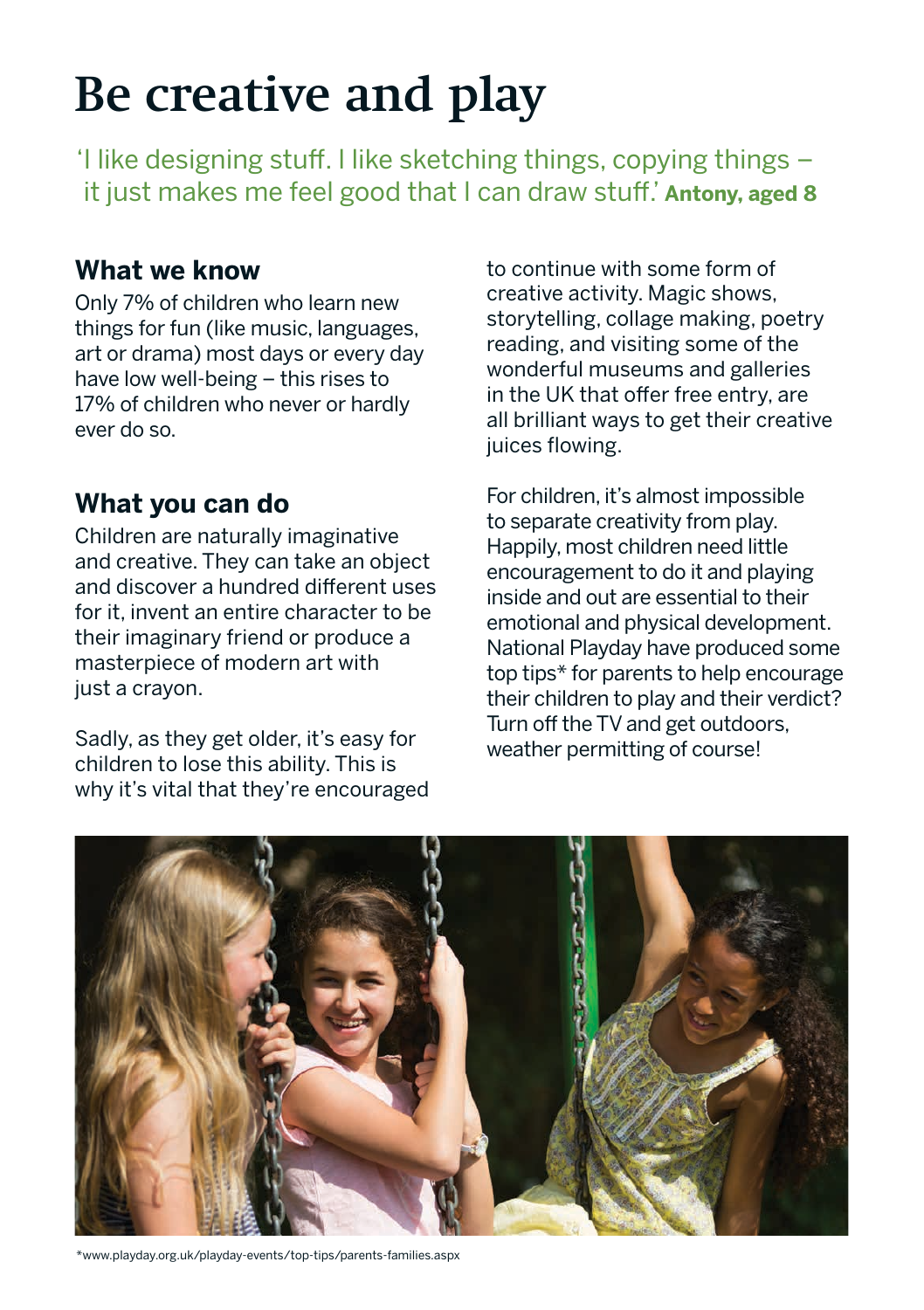### **Learning**

'It can make you feel like you're in a different world.' **Simon, aged 12 on reading**

#### **What we know**

Again, just 7% of children who read for fun 'most days' or 'every day' have low well-being – this rises to 21% for those who never or hardly ever do so.

### **What you can do**

The children we spoke with were really clear that learning outside of school was just as important to them as learning at school. It was the sense of achievement that they felt from gaining new knowledge or skills that most mattered. That's why it's crucial that we try to keep as many learning avenues open for our children as possible. This could include simply passing on the skills we may have, such as cooking, carpentry, DIY, model making, sewing or photography.

The other way to encourage our children to learn is to model the attitudes towards learning that we'd like them to adopt. That's why one of the best ways to get your child to read for fun is to make sure that they see you regularly doing it as well.



Ultimately, children are natural learners, we just need to try and make their world as large as possible, by filling it with new experiences, cultures and ideas.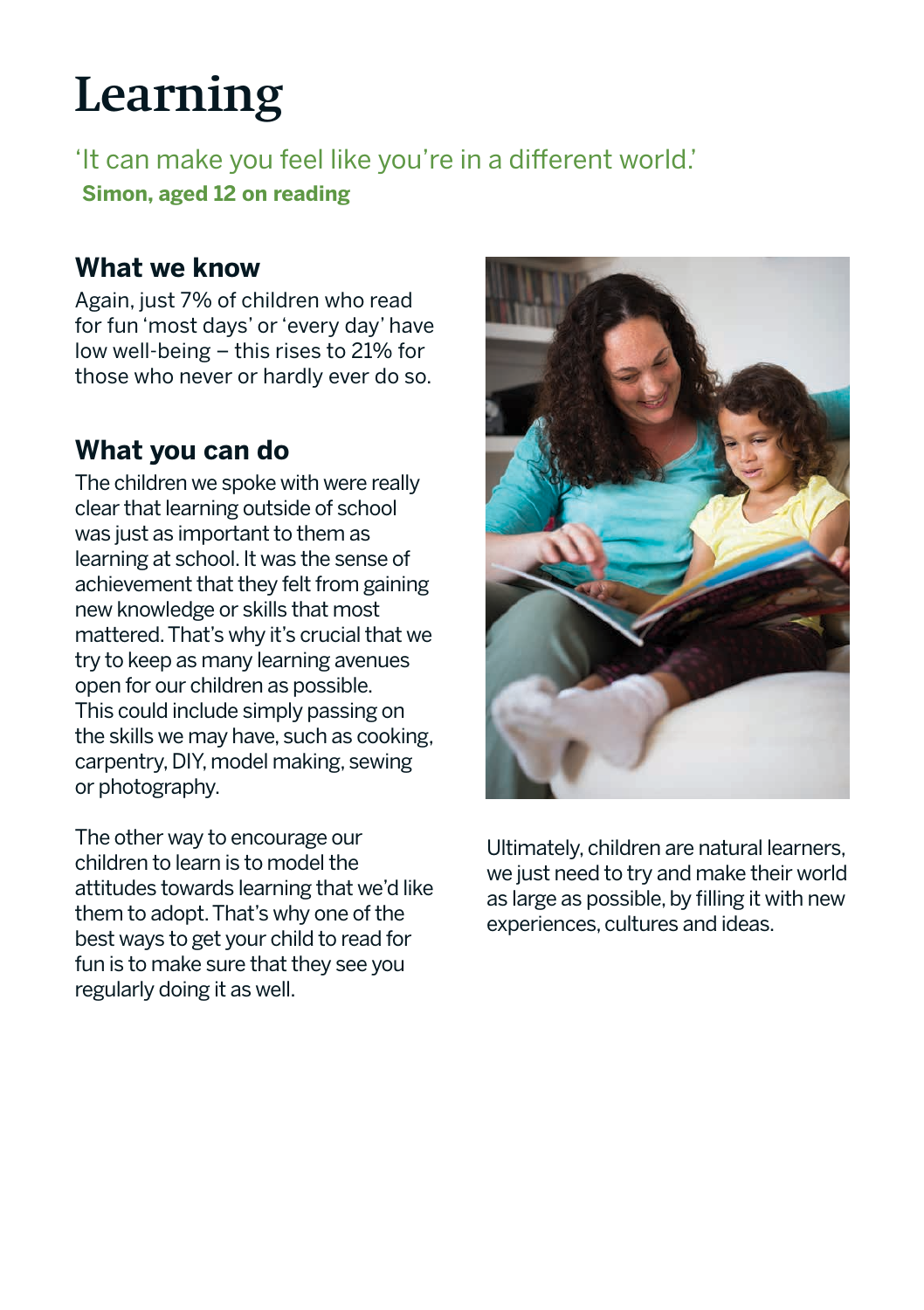### **Take notice**

'I like listening to music because when I'm angry it helps me to calm down'. **Dee, aged 8**

#### **What we know**

Just 5% of children who notice and enjoy their surroundings most days or every day report low well-being – this rises to 33% for children who never or hardly ever do so.

#### **What you can do**

We shouldn't underestimate how differently children see and interact with the world around them. Our rubbish is their treasure, a slug can be a friend, and stick them under a duvet with a torch and it's a whole new universe.

This also means that their surroundings have a real impact on their well-being. So while we'd all like to go on holiday more often, day trips to different types of places can help too. These could include city farms, local forests, the

coast, even different parts of town can all help them to 'spread out' and enjoy a more varied environment.

The ability to live in the moment also turns out to be an important factor in their well-being. So as parents it's important to nurture this quality rather than discourage it. It's not easy, especially when the clock's ticking, but it's good to keep in mind.

Finally, encouraging them to pay attention to their feelings and showing them how to process their emotions in a positive way is probably one of the most valuable lessons you can pass on to your children. We know from our years of work with children that valuing their thoughts and ideas is one of the sure ways of helping them to make real changes in their lives.